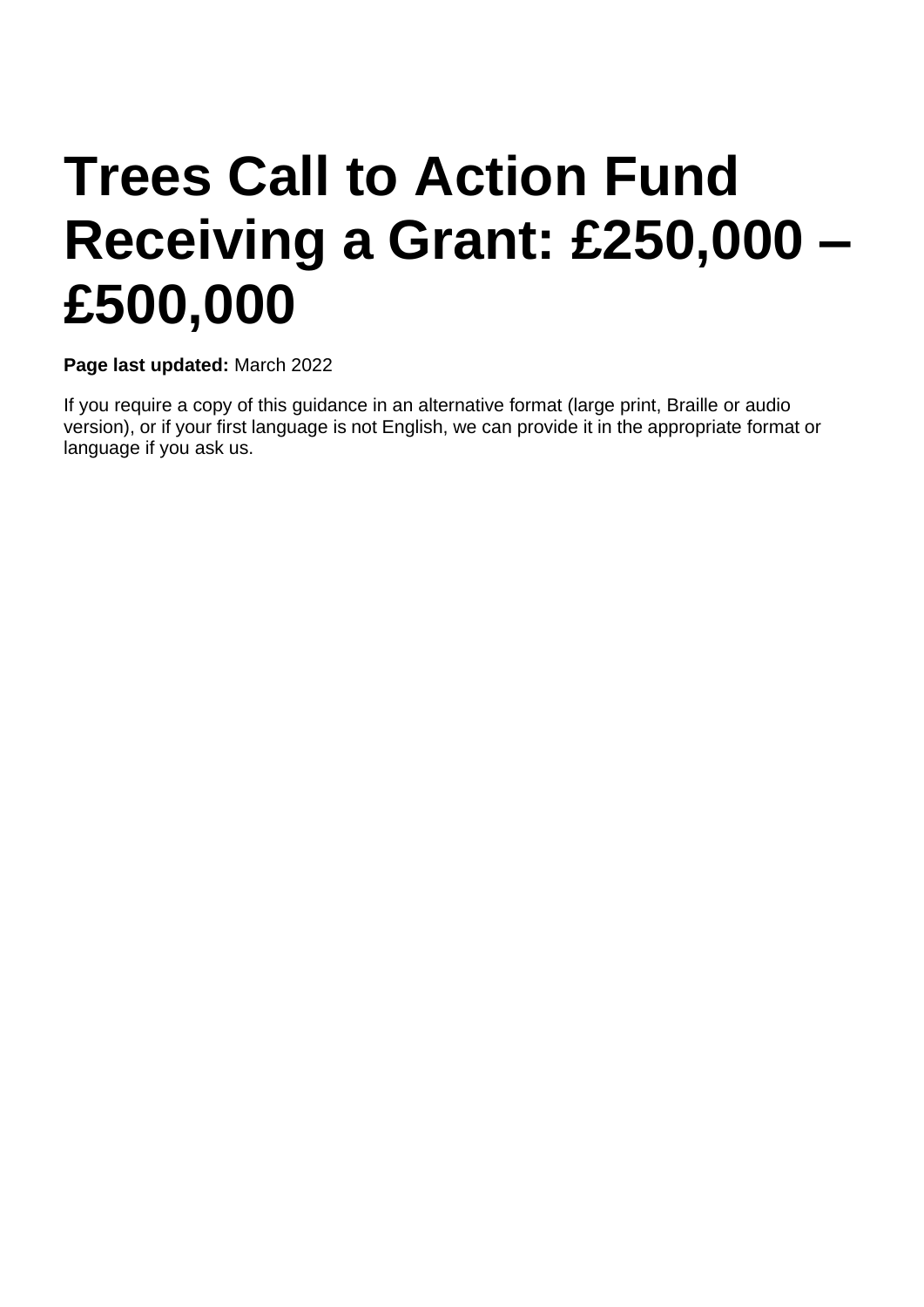# **Table of Contents**

| 1. Introduction                                        | $\boldsymbol{2}$          |
|--------------------------------------------------------|---------------------------|
| 1.1 Filling in forms                                   | 3                         |
| 1.2 Before Starting                                    | $\ensuremath{\mathsf{3}}$ |
| 1.3 Reporting on progress                              | 3                         |
| 1.4 Seeking payment of your grant                      | 4                         |
| 1.5 When your project finishes                         | 4                         |
|                                                        |                           |
| 2. Permission to Start                                 | 4                         |
| 3. Updating us on your progress                        | 6                         |
| 3.1 Progress report form                               | 6                         |
| 4. Acknowledging your Grant                            | $\overline{7}$            |
| 4.1 Narrative                                          | $\overline{7}$            |
| 4.2 Sharing on social media                            | $\overline{7}$            |
| 4.3 Photos                                             | 8                         |
| 5. Procurement: consultants, contractors and suppliers | 8                         |
| <b>6. Recruitment of Staff</b>                         | 10                        |
| 7. Photographic records                                | 11                        |
| 8. Community Grants Scheme                             | 11                        |
| 9. Grant Payments                                      | 11                        |
| 10. Completion Report and Final grant payment          | 12                        |
| 11. Fund evaluation                                    | 13                        |
| <b>Appendix A: Additional Definitions</b>              | 14                        |
| <b>Appendix B: Property Ownership</b>                  | 15                        |
| Land and buildings                                     | 15                        |
| Digital outputs                                        | 15                        |
|                                                        |                           |
| <b>Appendix C: Land in Third Party Ownership</b>       | 16                        |
| <b>Appendix D: Land Ownership Table</b>                | 18                        |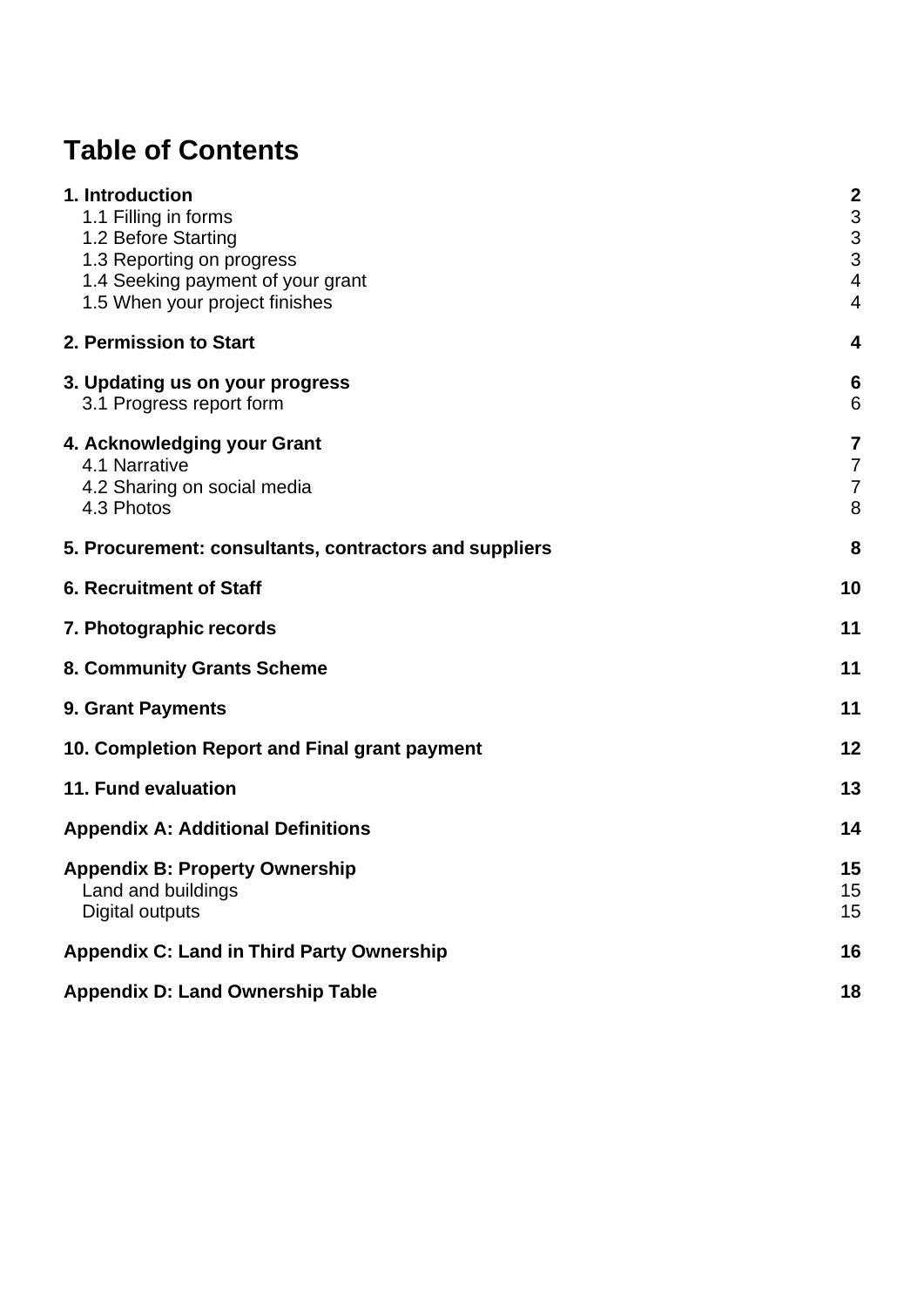# <span id="page-2-0"></span>**1. Introduction**

Congratulations on being awarded a grant, we look forward to helping you deliver a successful project. The funding you will receive is public money from the Department for Environment, Food & Rural Affairs (Defra) and as such we are duty-bound to make sure that it is managed in an accountable way. This means that there are a number of processes that you need to follow throughout the life of your Trees Call to Action Fund (TCAF) project. These maybedifferent to processes for standard grants from The National Lottery Heritage Fund. We try to make these proportionate in line with the level of grant you are receiving.

We appreciate that this may be the first time you have received funding from us, and you maybe unsure how to request your grant and keep us informed about your progress. This document will explain what to do and will answer any queries you may have.

We like to work in a collaborative way, so keep in touch with us if you need our support. Your first point of contact with The National Lottery Heritage Fund is the person named in the Grant Notification Letter. We expect you to respond promptly to any requests for information and to discuss any substantial changes to your Project with us. You must address any issues we identify throughout your project.

We may arrange a number of meetings with you, including site visits, throughout your project.

We ask that you invite us to key project events and openings and we will aim to send a representative where possible.

We will carry out checks throughout your project to confirm that you are delivering the outcomes identified in your application and the Approved Purposes set out in your Grant Notification Letter.

Your grant contract with us, is made up of the following:

- Grant Notification Letter
- Standard Terms of Grant
- any Additional Grant Conditions
- signed Permission to Start form

If you do not comply with the grant contract, we reserve the right to request repayment of some or all of your grant.

All projects receiving funding through TCAF have a grant expiry date of **31 March 2025**. You must complete your project and submit your Completion Report, Evaluation Report and Final Payment Request form by this date.

We are unable to grant extensions to this timetable. If your project is at serious risk of not completing to programme, we may close your project early and ask for the repayment of all or part of your Grant.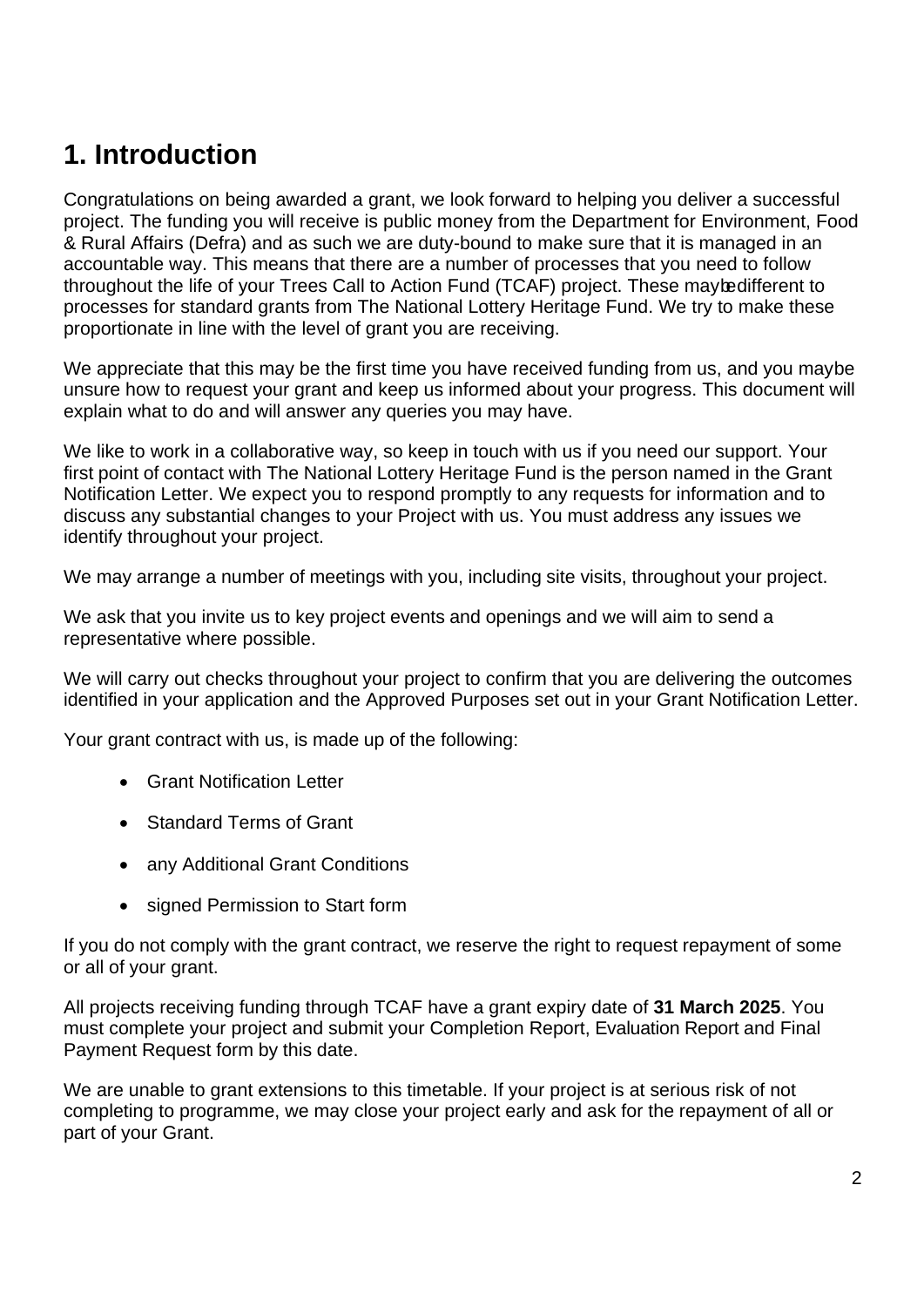## <span id="page-3-0"></span>**1.1 Filling in forms**

You will need to fill in a number of forms online as part of our monitoring process. We will ask you to send copies of documents – as part of filling in one of the forms – and you can attach files (of less than 5Mb in total) online at the end of the form.

The forms are:

- Permission to Start
- Progress Report
- Payment Request Forms
- Completion and Final Payment Request

## <span id="page-3-1"></span>**1.2 Before Starting**

Before you can start your project and seek a grant payment, you will need to complete a 'Permission to Start' form – further details below in section 2.

You should not start your project until you have received our approval through Permission to Start. If you do start before receiving our approval, this will be at your own risk. We will not make any grant payments to you until this form has been approved.

## <span id="page-3-2"></span>**1.3 Reporting on progress**

You will be expected to report progress on a regular basis to The National Lottery Heritage Fund, which will be agreed with you before you start the project and as the project progresses.To do this you will need to complete a 'Progress Report' form online.

For grants over £250,000, we expect as a minimum: **reports every 3 months.**

We may choose to alter the frequency of reports depending on how well the project is progressing,and we may also choose to meet with you in person to discuss your progress.

We will monitor the progress of your project against the Approved Purposes of the grant. It is important that you keep us informed of risks and issues arising, including any proposed changes to programme or costs, so that we can respond and support you as appropriate.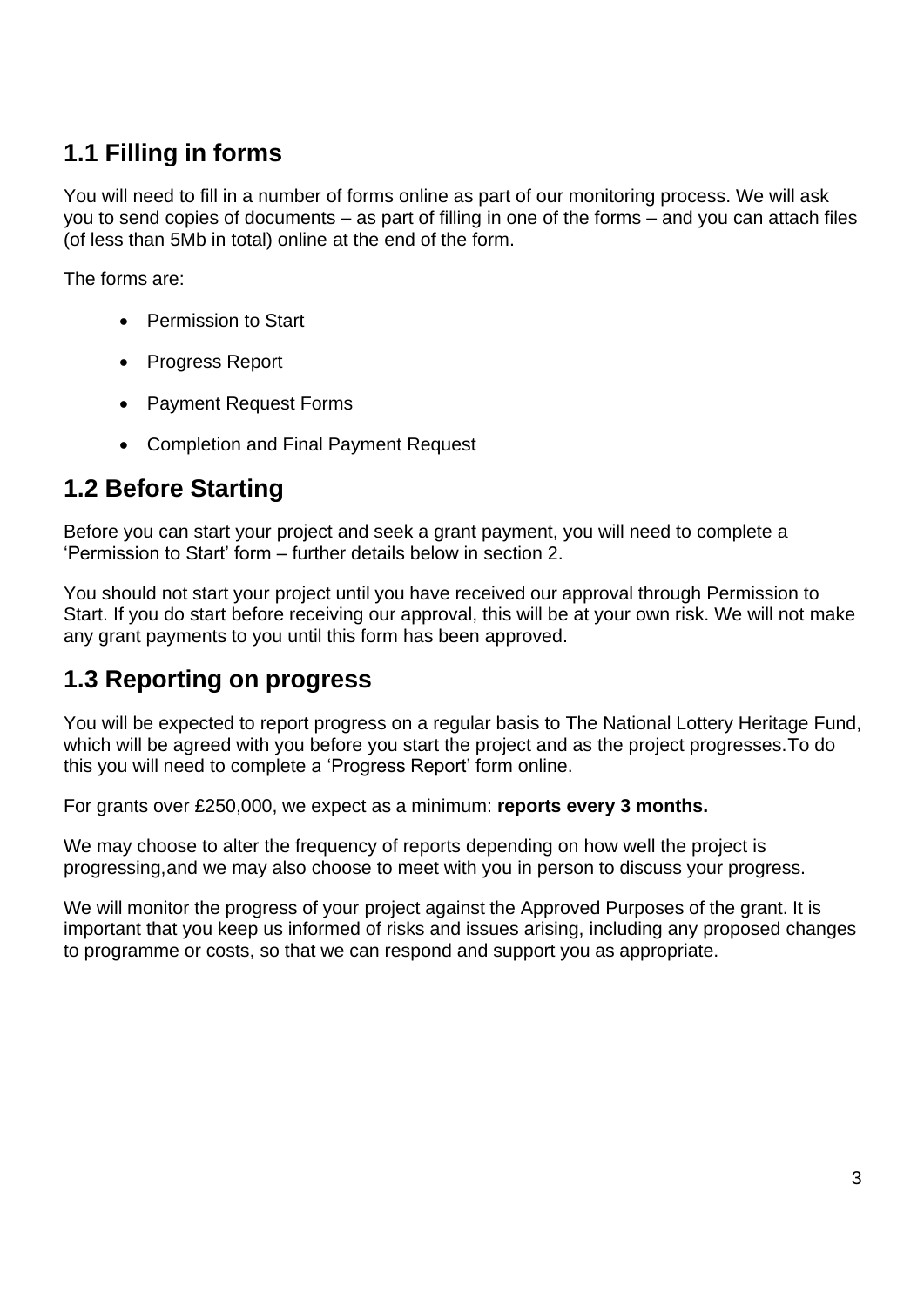## <span id="page-4-0"></span>**1.4 Seeking payment of your grant**

For awards of £250,000 or more we will pay quarterly in arrears. To claim a payment, you must fill in a form 'Payment Request – for awards of £100,000 or more'.

We typically expect a Progress Report (see section 3.1) to be submitted with the Payment Request Form in order to receive a payment of your grant. We will only release payments after being satisfied with the progress of your project.

We will pay a proportion of the total costs you have incurred based on the Payment Percentage identified in your Grant Notification Letter. Therefore, if you provide invoices totalling £50,000 and your Payment Percentage is 85% your grant payment will be £42,500.

Below we explain the difference between payment percentage and award percentage.

#### **Worked example:**

**At award:** Total project cost £500,000 which includes £100,000 of non-cash contributions. The grantee's cash contribution in partnership funding is £200,000 and the grant award is £200,000. The award percentage is therefore 40% (grant award divided by total project cost).

**At payment:** When it comes to payment the grant award remains £200,000 and the grantee's cash contribution is still £200,000. However, the agreed costs are £400,000 (discounting the non-cash contributions).The payment percentage is therefore 50% (grant award divided by agreed costs).

We aim to release funds within 15 working days of receiving your request, provided you have sent us the information that we ask for. Payment will be made to the account agreed with us at Permission to Start. We can only release funds against agreed costs that meet the approved purposes and will deliver the intended outcomes.

## <span id="page-4-1"></span>**1.5 When your project finishes**

We normally withhold 10% of the grant until the project is completed.

You must fill in a 'Completion and Final Payment Request' form **prior to** 31 March 2025 to claim the final part of your grant. You must provide an evaluation report, acknowledgement of our funding and images as part of this final claim. We will not pay the final part of your grant until we are satisfied that all our requirements have been fulfilled.

The following information offers guidance for each of the forms you may need to complete.

## <span id="page-4-2"></span>**2. Permission to Start**

We normally expect you to submit your Permission to Start form within **three** months of the date of your Grant Notification Letter. If there are substantial delays and it has not been received within six months, we may decide to withdraw the offer of your grant.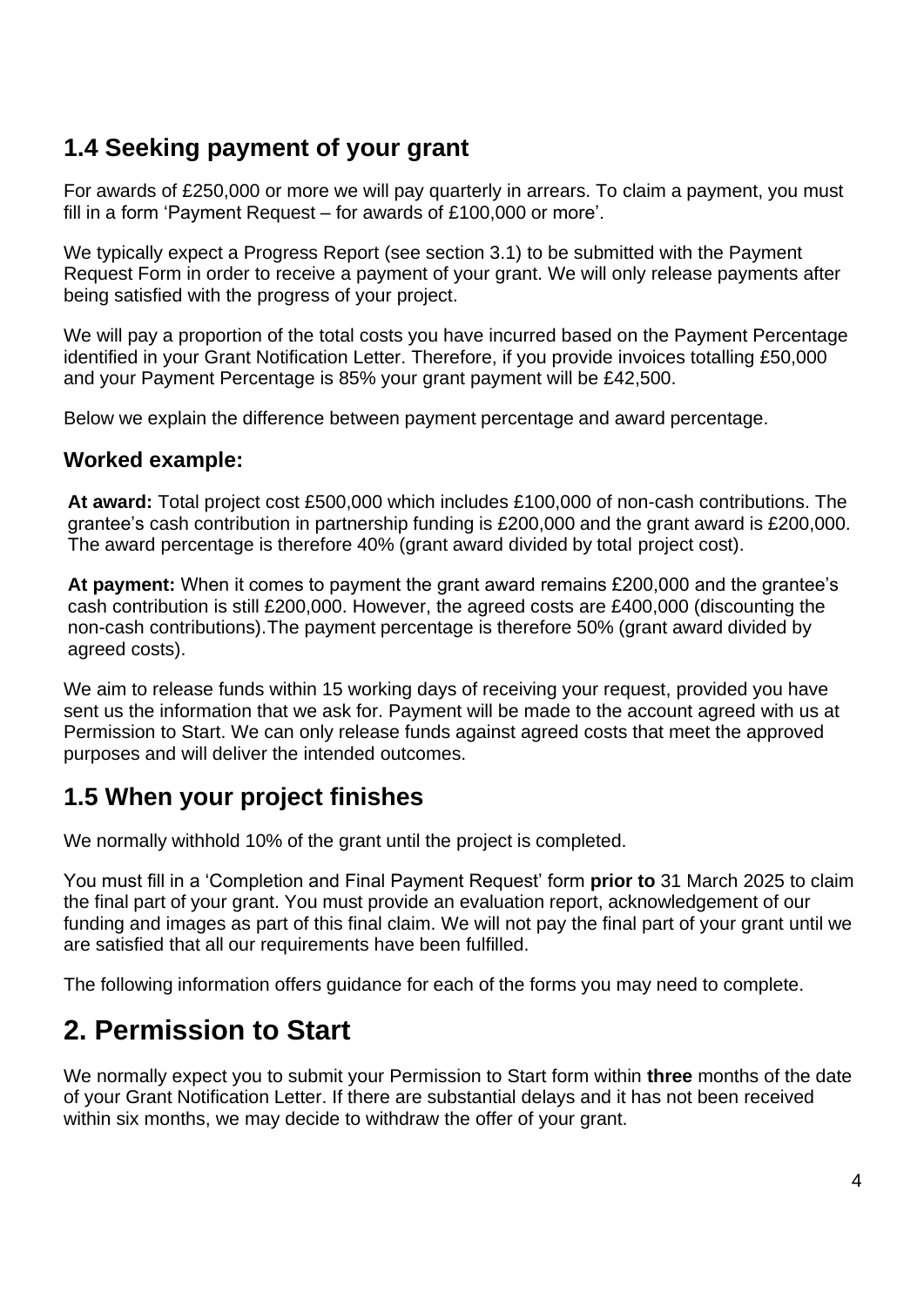Before we are able to grant you permission to start your project and release your grant, you will need to complete the following tasks (if applicable):

- secure partnership funding as identified in your application
- secure a signed partnership agreement (if you submitted an unsigned agreement with your application)
- obtain statutory permissions, for example listed building consent
- secure any necessary licences, for example a felling licence
- secure ownership of freehold or leasehold property to meet our requirements see Appendix A
- secure signed third-party landowner agreements
- create a programme for how you will complete the project
- create a cash-flow for the project as appropriate
- define a project management structure showing names and lines of responsibility
- describe your proposals for procurement

To start your project, you must complete the Permission to Start form online. Further guidance on this process can be supplied on request.

The form must be completed with at least two signatures in the Bank Account Details section and a further signature in the Declaration section. By signing the Declaration, you are confirming that your organisation accepts our grant and agrees to comply with the Grant Contract. You should keep a signed copy for your records.

Once we have approved your request we will inform you. You can then start work on your project. You should not start any work on your project until you have our written permission to do so. If you do so it is at your own risk.

We will use the documents you supply with the Permission to Start form to help us monitor your project's progress and performance. We will normally pay only towards costs incurred after you have obtained our Permission to Start.

Once you have completed the form you will need to sign the Bank Account Details and Declaration sections before submitting the form online. By signing the declaration, you are confirming that your organisation understands and accepts the grant award along with all the associated requirements. Signing can be done two ways:

• If you have a device that allows you to physically sign a PDF document on screen, you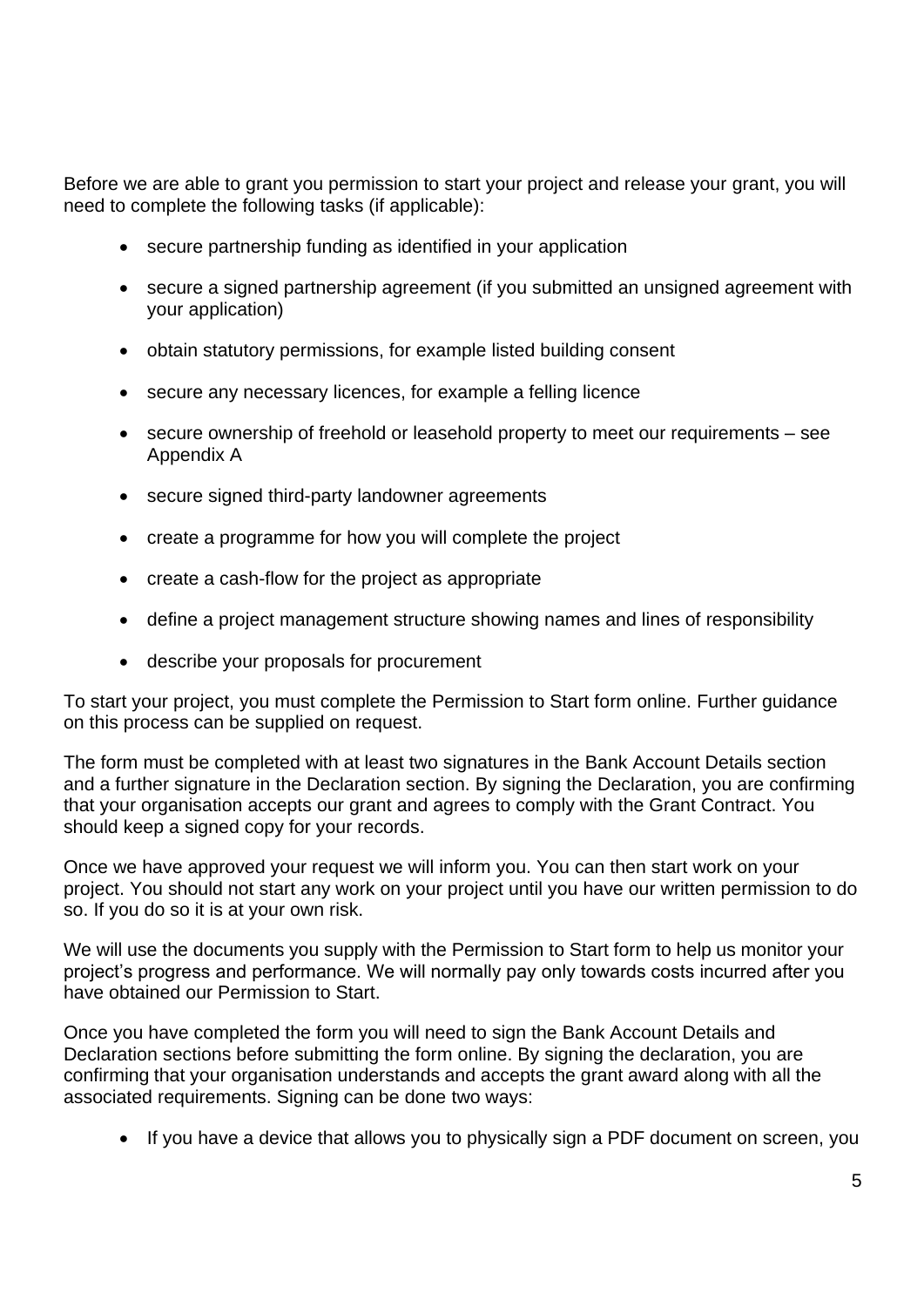can select the Create PDF option, sign the Bank Account Details and Declaration sections. Then, attach a saved version to your Permission to Start form before submitting it online.

If your device does not have this feature you can print a copy, sign it and then scan the signed sections and attach the file to your Permission to Start form before submitting it online. Remember to submit the complete Permission to Start form not just the signed sections.

Please **do not** send a hard copy by post to your local The National Lottery Heritage Fund office.

Once we have approved your request we will return a countersigned digital copy of the form to you. You can then start work on your project. You must get our approval in writing if you need to make changes to these documents.

## <span id="page-6-0"></span>**3. Updating us on your progress**

Once we have confirmed you have Permission to Start you do not need to submit any further forms until you are ready to claim the first instalment of your grant.

However, you must get in touch with us as soon as possible about any problems or significant issues, (for example issues that could lead to changes in costs, serious delays, or failure to deliver the Approved Purposes and Outcomes), that arise during the course of your project so that we can respond and support you as appropriate. Let us know in advance about any events and update us on any successes and good news stories.

## <span id="page-6-1"></span>**3.1 Progress report form**

When you are ready to claim the first instalment of your grant you will need to submit a Progress Report with your Payment Request form. You should use this form to keep us informed of the progress of your project.

After your first instalment, you should submit Progress Report forms on a quarterly basis. Your progress report must be produced no later than three weeks after the period it covers.

The form asks you to complete the following:

- summary of progress against the Approved Purposes
- progress towards meeting any Additional Grant Conditions (if applicable)
- identifying and updating risks to the project
- update on or changes to project timetable
- update on statutory permissions and licenses
- partnership funding update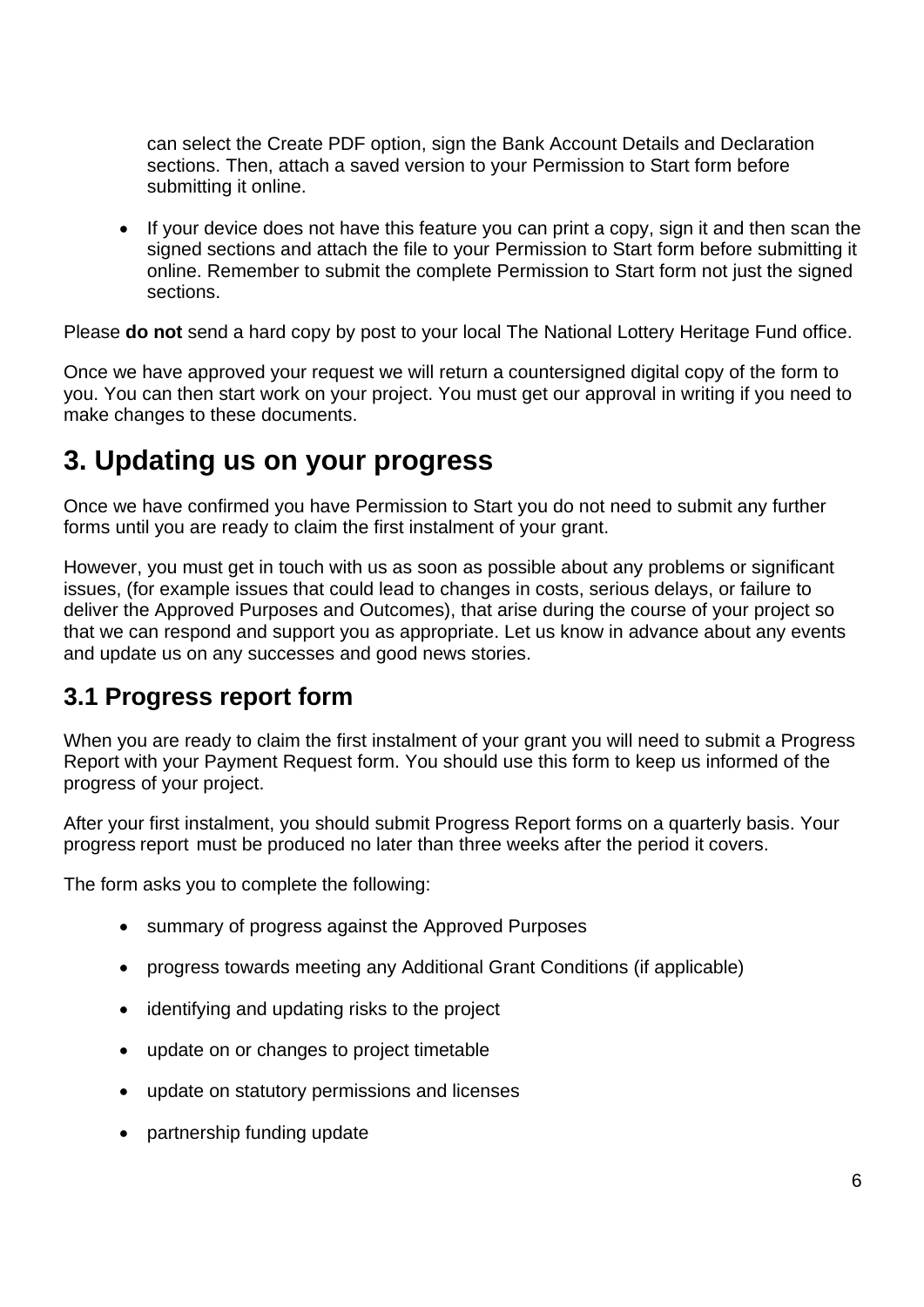- procurement update
- any change requests to agreed costs

If you require further guidance on how to complete a progress report form, please contact your Investment Manager.

# <span id="page-7-0"></span>**4. Acknowledging your Grant**

As part of your Trees Call to Action Fund (TCAF) grant, you must acknowledge your funding through press releases, on social media and by displaying the logo lock up of all partners.

## <span id="page-7-1"></span>**4.1 Narrative**

If you are referencing your grant in narrative (in press releases, or on your website), please use the following lines:

**This project is funded by the Trees Call to Action Fund. The fund was developed by Defra in partnership with the Forestry Commission and is being delivered by The National Lottery Heritage Fund.**

TCAF is supported using public funds and delivered by The National Lottery Heritage Fund in partnership with Defra and the Forestry Commission. We have created a logo lock up of all fund partners. When using logo, please use it in its entirety to ensure this funding and delivery relationship is maintained.

You can download the TCAF logo lock up from our website, along with further guidance on how to use it. Use the logo anywhere where people can clearly see it.

## <span id="page-7-2"></span>**4.2 Sharing on social media**

Where space allows, please tag Defra, The National Lottery Heritage Fund and Forestry Commission in your posts.

#### **Twitter**

@DefraGovUK

@HeritageFundUK

#### **Instagram and Facebook**

@DefraGovUK

@HeritageFundUK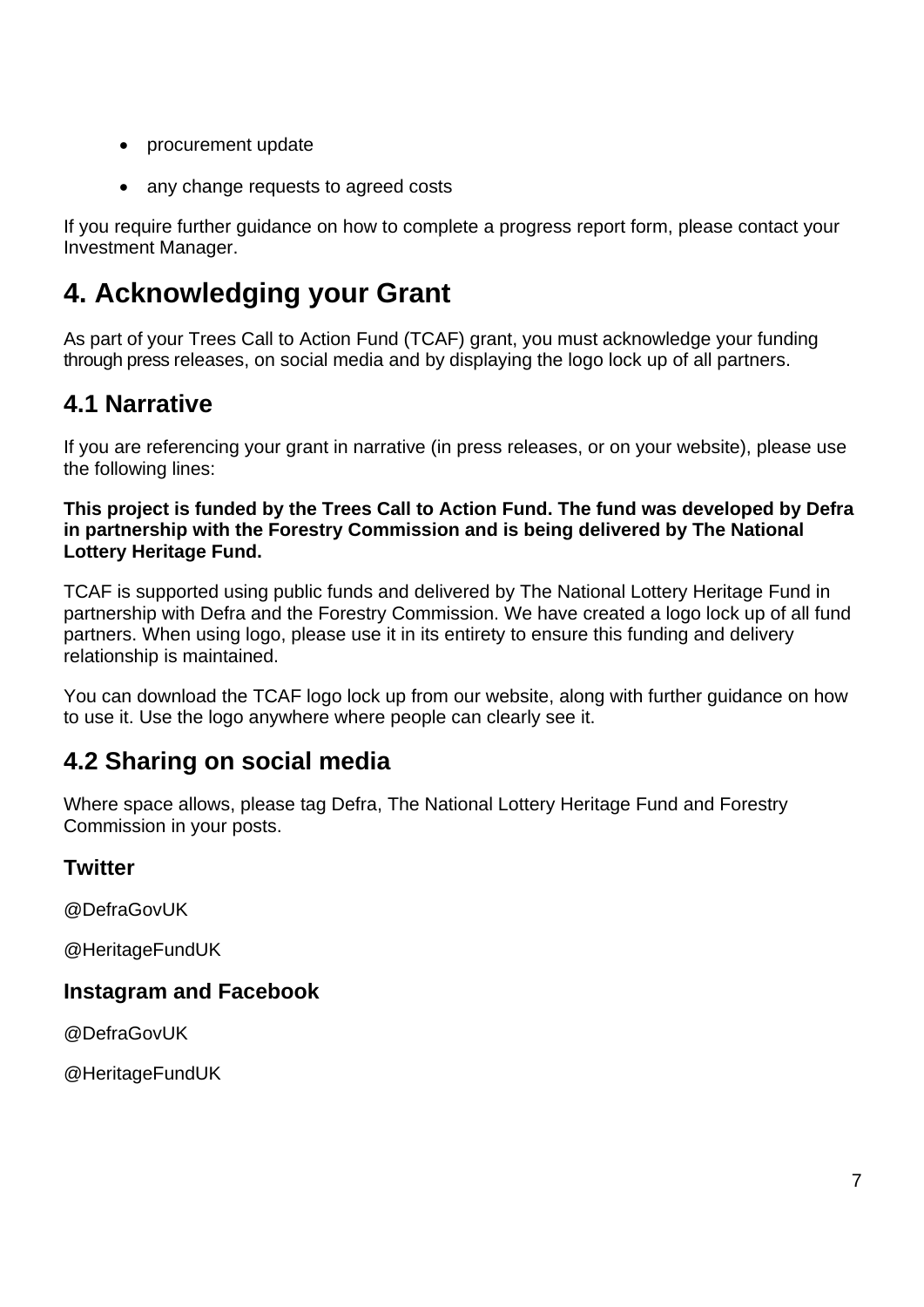#### **LinkedIn**

@DefraGovUK

@NationalLotteryHeritageFund

## <span id="page-8-0"></span>**4.3 Photos**

Using great pictures will give your posts the best chance of gaining attention. Use anything that shows the value of the great work you do.

## <span id="page-8-1"></span>**5. Procurement: consultants, contractors and suppliers**

Procedures to recruit consultants and contractors must be fair and open and comply with the relevant equality legislation.

In all projects, regardless of the level of funding, we will ask you to give us details of the procurement (buying), tendering and selection process for all parts of your project. If you are unsure about your obligations, we advise you to take professional or legal advice.

If you have already procured goods, works or services, you will need to tell us how you did it. We cannot pay your grant if you have not followed the procedure set out below.

You must get at least **three competitive quotes** for all goods, work and services worth **£10,000 or more (excluding VAT)** that we have agreed to fund.

For all goods, works and services worth **more than £50,000 (excluding VAT)**, you must provide **proof of competitive tendering procedures**. Your proof should be a report on the tenders you have received, together with your decision on which to accept. You must give full reasons if you donot select the lowest appropriate tender.

Please note that a single tender will be accepted in the following circumstances:

- the total price of the contract is less than £10,000
- A framework agreement is in place for the supply of goods works or services which has been previously competitively tendered. And the goods works, or services are directly relevant to the scope of the project works to be undertaken.
- There is a Project contract in place, which has previously been competitively tendered, and it is logical to extend to cover additional project work. In this case you must confirm that:
	- $\circ$  in the case of capital works the prices of most elements of work including preliminaries, overheads and profits can be directly applied from the existing contract to the new work
	- $\circ$  the new work is smaller in scale, and is of a similar type to the main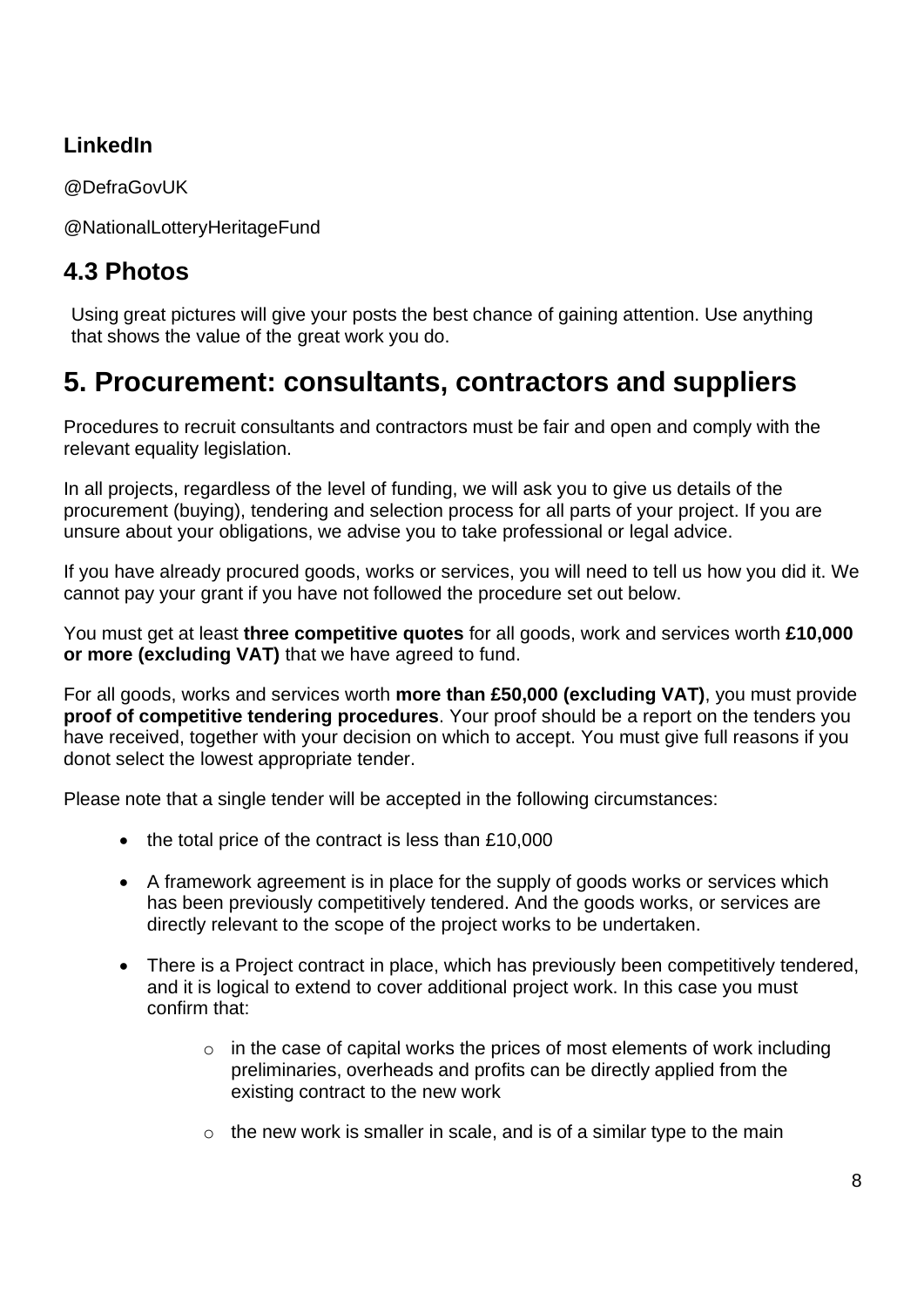contract work

- $\circ$  the contractor will not claim disruption or prolongation cost to the main contract if thenewwork is introduced
- the existing contract restricts work being undertaken by others
- the goods, works or services required are unique as set out in a non-branded requirement specification and it is not possible to obtain them from other sources by competitive tender
- You can demonstrate that you have tried to tender the goods, work or services openly and competitively but had not received sufficient interest. The only tender received was submitted by a service provider who believed they were doing so in competition with others.
- emergency work where it can be shown that time taken to obtain tenders would put the project at risk and add considerably to eventual costs
- the company providing the single tender must not be connected (through ownership or through family connections) with senior representatives of the grantee

We will also require you to consider social values in your procurement, including:

- diverse supply chains
- improved employability and skills
- inclusion, mental health and well-being
- environmental sustainability
- safe supply chains

You do not necessarily need to appoint the contractor, supplier or consultant who provides the lowest quote. When deciding who to appoint for your project you should look at the overall value for money the quote presents and the skills, experience and financial viability of the contractor, supplier or consultant.

Fees for any consultants or other professionals that you recruit during the project should be in line with professional guidelines and be based on a clear written specification.

Where appropriate we encourage you to work in partnership with others to deliver your project. If a project partner is providing goods or services paid for through the grant, then you need to tell us why they have been chosen and why an open tender process is not appropriate. We will consider whether this is the best way to carry out your project and expect you to show value for money and meet any relevant legal requirements.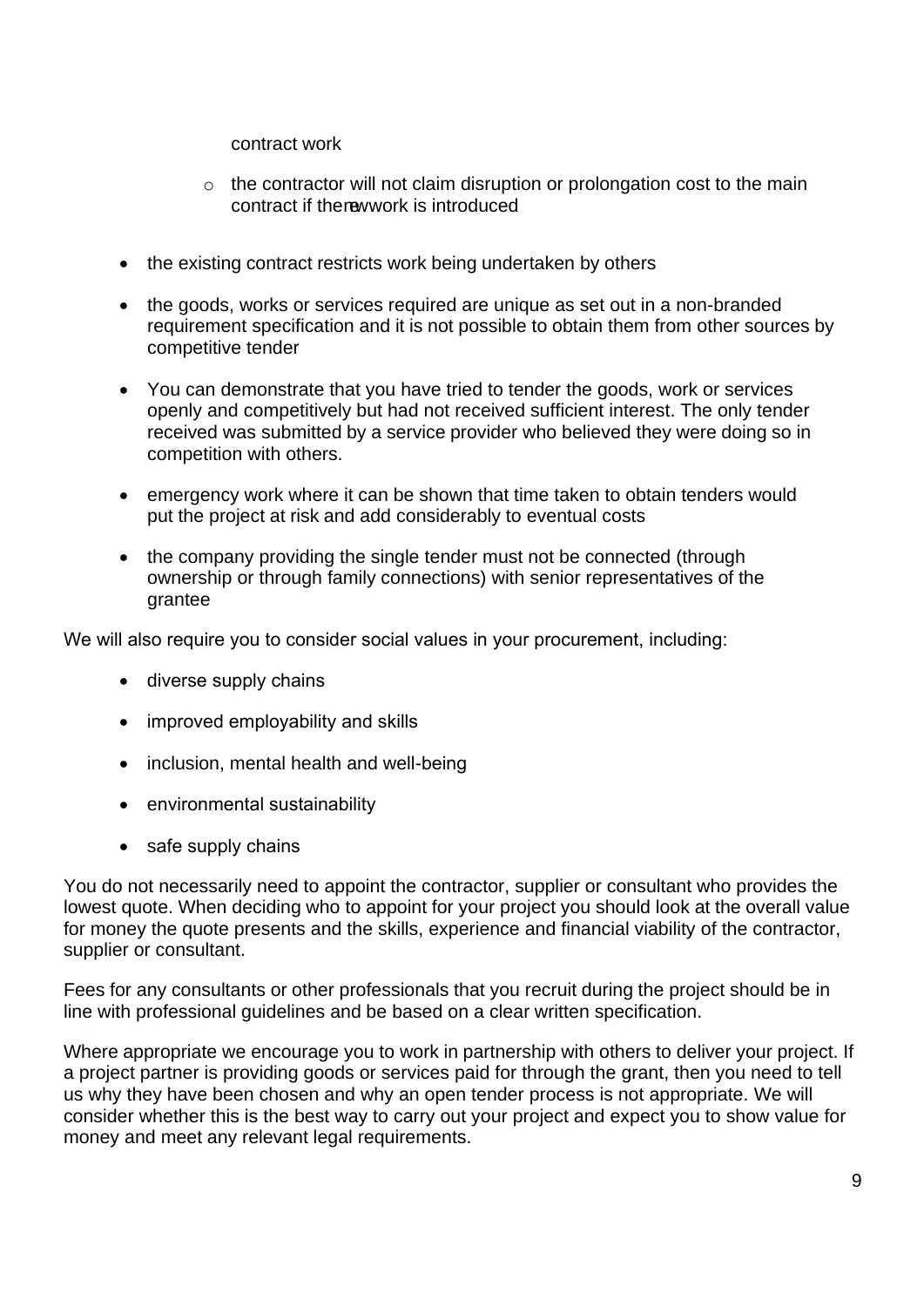Partners are not subcontractors. They will take on an active role in the project and will be involved in the project as a whole. They will help to report on progress, attend regular partnership meetings and support project evaluation.

If any of the contractors, suppliers or consultants you wish to appoint are linked, for example close friends or relatives, or if there is any financial link such as ownership of these suppliers, you will need to obtain our written permission from us first.

You should ensure any contractors, suppliers or consultants or partner who may contribute to the creation of Digital Outputs is aware of our requirement for projects to share these under a Creative Commons Attribution 4.0 International licence or equivalent, and ensure you have agreement for the resulting work to be shared in this way. Where this is not possible, you must seek written agreement to make alternative arrangements with us, for example to use an alternative Open Licence, prior to issuing any contract of work.

# <span id="page-10-0"></span>**6. Recruitment of Staff**

All staff posts must be advertised with the following exceptions:

- if you have a suitably qualified member of staff on your payroll that you are moving into the post created by your project
- If you have a suitably qualified member of staff on your payroll whose hours you are extending so that they can work on the project. In this case we will fund the cost of their additional hours spent on the project and you will need to tell us about the role they will undertake

We may ask to see evidence of the recruitment procedure you followed so keep these records safe.

If you are moving an existing member of staff into a post created by the project, then we can either pay for the cost of this member of staff, or for the cost of backfilling their post, whichever cost is less (where an employee is assigned to a new job and their position is temporarily filled by another employee).

If you wish to appoint any new members of staff on your project who are linked with any members of staff at your organisation, for example, any close friends, relatives, or ex-members of staff, you will need to obtain written permission from us first.

All salaries should be based on sector guidelines or similar posts elsewhere.

We are committed to ensuring that the heritage sector is inclusive and sustainable. You must use the Living Wage rate (and London Living Wage where applicable) for all project staff.

This website provides [information about preventing discrimination in recruitment and](https://www.gov.uk/employer-preventing-discrimination/recruitment)  [employment,](https://www.gov.uk/employer-preventing-discrimination/recruitment) and how to target recruitment from particular groups such as young people aged 18–24.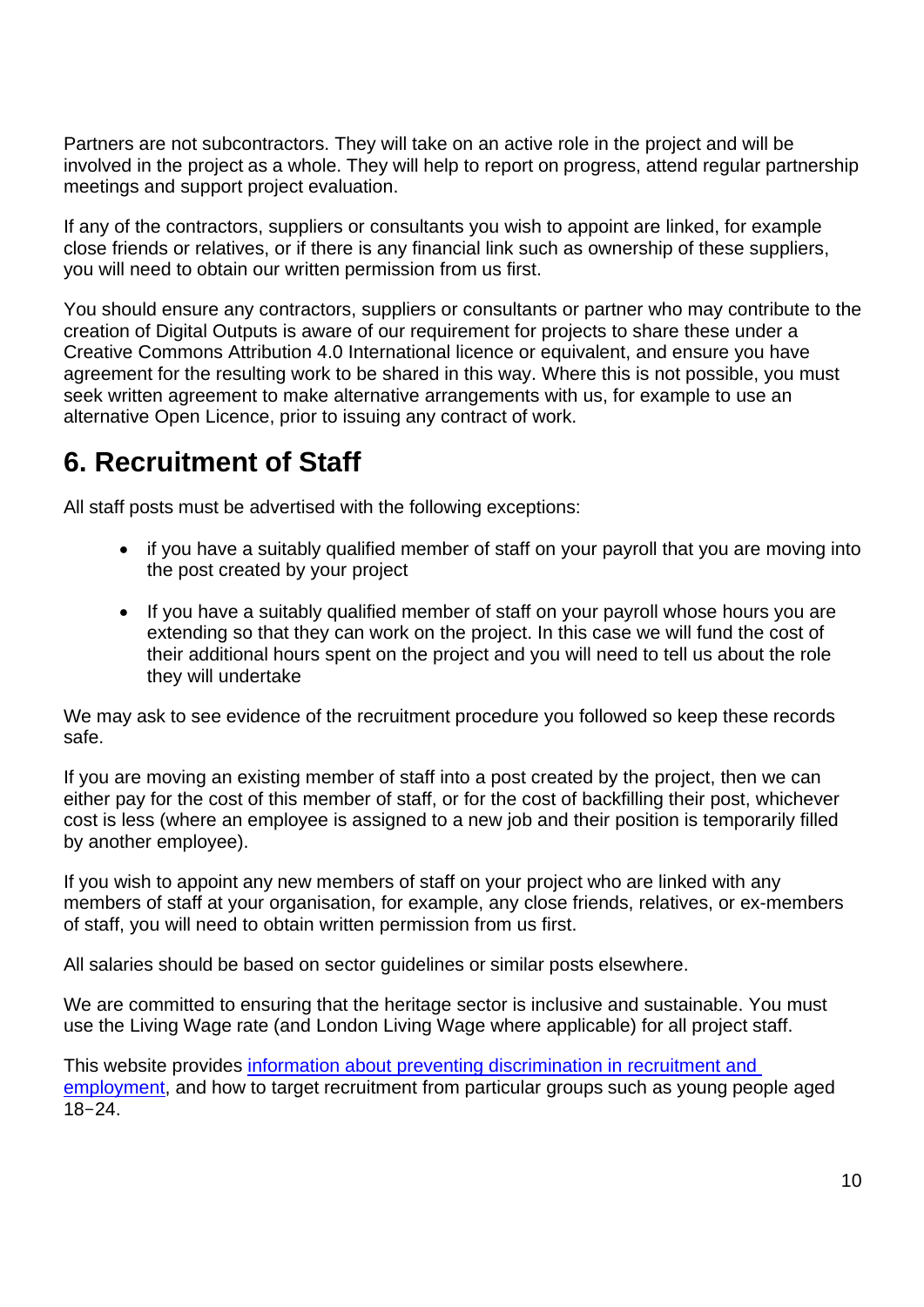# <span id="page-11-0"></span>**7. Photographic records**

We expect you to capture photographs throughout your project showing your progress which you should submit with your Progress Reports (where relevant). You will need to provide a photographic record of your project with your Completion Report and Final Payment Request form which includes at least five high-resolution digital images in electronic format (jpegs) showing different aspects of your project.

The images should show your project in action and its outcome. You will need to provide a sample of images that show your project before, during and after it is finished. When completing your Progress Report and Completion Report and Final Payment Request form you can let us know if material from your project is available on the internet and where it can be found.

We may make use of your images in publicity material. You give us the right to use those you provide us with at any time, including altering them. You must get all the permissions required for you and us to make use of them before you use them or send them to us.

These images, along with other Digital Outputs from your project, should also be shared with an Open Licence (Creative Commons Attribution 4.0 International). If you are not the rights holder, you must make sure you have agreement to share these images under this specified Open Licence.

You must make sure that you collect appropriate written consent from anyone who appears in these images that they can be reused in relation to publicity and promotional materials, and that they can be shared online under the specified Open Licence. This is particularly important where images include young people or vulnerable adults and where specific permission must be sought in advance. If you require any guidance on this please speak to us.

If your images are not suitable for sharing under an Open Licence, other arrangements will need to be put in place. Please speak to us as soon as possible.

# <span id="page-11-1"></span>**8. Community Grants Scheme**

As part of your project, you may have asked us to contribute towards a ring-fenced pot of money that you can use to fund other groups/organisations (who we call Community Grantees) to deliver small discrete projects (Community Grants). These Community Grants will contribute to the overall aims of your project. Any grants like this must demonstrate good value for money, and public benefit should outweigh any private gain. You will manage the funding pot, develop an application process with a decision panel, a grant agreement and monitor progress. The Community Grant Scheme must also be publicised by you, so it is widely known and open to all.

These grants may include activities on and/or capital works to land in third party ownership (see Appendix C and D).

For more information about delivering a Community Grant Scheme and FAQs visit our website.

# <span id="page-11-2"></span>**9. Grant Payments**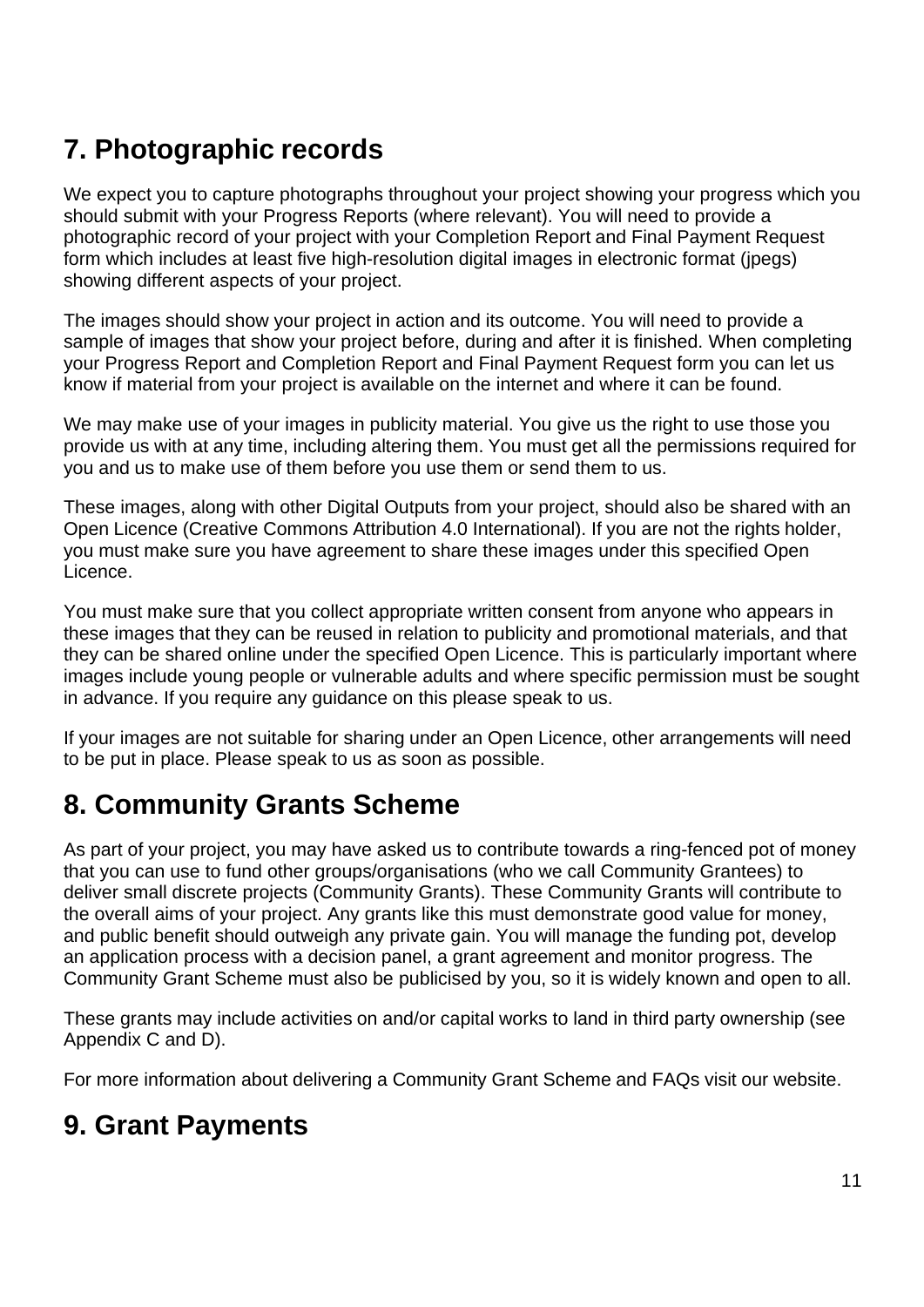You must keep proper up-to-date accounts and records. Please attach all relevant copies of accounts, bank statements or invoices, contract administrator's interim payment certificates or table of costs online, by attaching with the form. Please note all files sent to us through the portal should be freely reusable by The National Lottery Heritage Fund in accordance with your terms of grant. When saving digital copies of invoices to send to us, please keep the file size (MB) as small as possible, while still ensuring the image is clear.

**For amounts of less than £500 you should submit a table of costs** which specifies the date, amount and description of each item of expenditure, instead of the individual invoices. The total of your table should be shown as a single line on the summary of invoices. You must retain the original receipts or invoices in case we ask to see them.

We pay our grant up to the point you reach 90% of your total grant. After that we will not make any further payment until your project is finished and you complete a Completion Form (see section 5).

All proof of costs must be dated after the grant award date and before the grant expiry date shown in the grant notification letter. If invoices include costs which are not part of the agreed costs, you will need to deduct the additional costs from the invoice when making your claim. We reserve the right to refuse payment of invoices which we consider do not form part of the original agreed project.

To claim each payment of your grant you will need to complete a 'Payment Request' form and a 'Progress Report' form. Both will be available on our online application portal at the intervals we agree with you. The payment limit and payment percentage are shown at the top of the form.

You should request your grant payment as soon as possible after you have received invoices, at the intervals agreed. You will need to enter invoices or other references as appropriate to demonstrate how much you have actually paid against agreed costs. We will not make any payment until we are satisfied with your grant payment request and latest progress report.

# <span id="page-12-0"></span>**10. Completion Report and Final grant payment**

You will need to claim your final grant payment by filling in the 'Completion Report and Final Payment Request' form.

The form asks you to:

- describe how you achieved your approved purposes
- describe issues or changes, and the impact on the timetable or costs
- describe how you will meet the long-term requirements
- describe how you have carried out evaluation, including attaching an Evaluation Report, and how you will carry it out in the future
- send in some project records, for example, digital images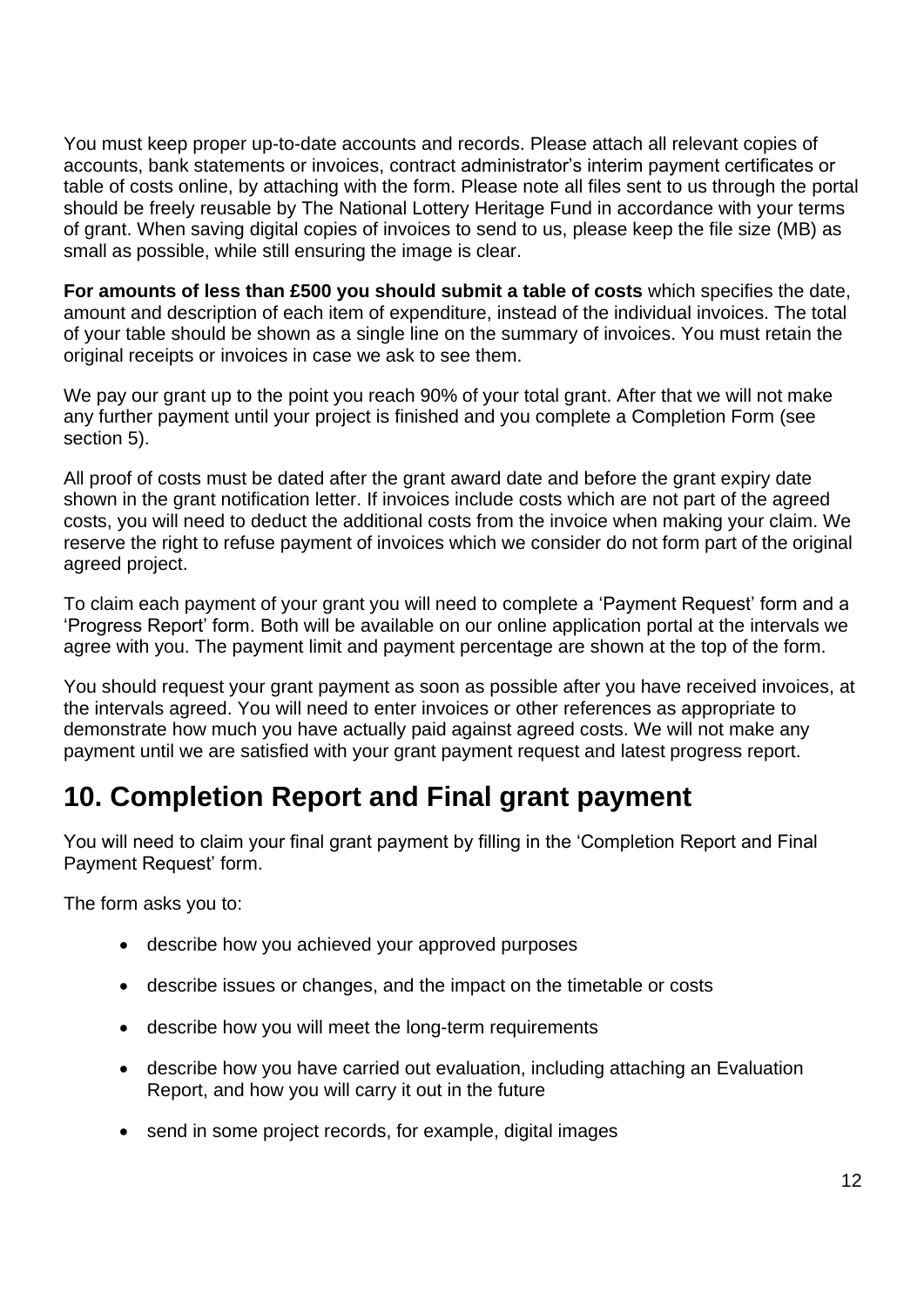It also asks about how you met any additional grant conditions if this is relevant. It includes a statement about agreed costs and the declaration needed as part of the payment request.

Request your final grant payment as soon as possible after:

- your project is completed and you have achieved your approved purposes and complied with any grant conditions
- you have acknowledged the grant in accordance with the 'How to acknowledge your grant' guidance
- you are able to supply all the additional information we require including evaluation report, images and proof of acknowledgment of our funding

Please note that we will not make your final payment until we have received and reviewed all the additional information including your Evaluation Report. **We must receive this evidence no later than 31 March 2025.**

Once you have made your final grant request, we will not accept any further requests for payments from you. You should therefore try to agree your final accounts with your contractors and suppliers before you apply for the final grant payment.

# <span id="page-13-0"></span>**11. Fund evaluation**

As part of our evaluation of the Trees Call to Action Fund (TCAF) we will collect information from all funded organisations on the progress of their project's activities. We require projects to submit project activity and output data to us at the same time as the submission of overall progress reports and payment requests.

This project activity and output data covers, for example, area and type of habitat that has benefitted from TCAF activity, activities you have undertaken to engage communities and landowners to develop a pipeline of tree planting projects, activities you have run to connect people with nature, apprenticeships and jobs that have been created or retained by your project.

We will be in touch soon to provide more detail on this and how you will need to send this data to us and to Defra's Nature for Climate Fund Programme. We may also commission external consultants to evaluate aspects of TCAF.

In addition to the scheme-wide evaluation, you must take appropriate steps to monitor your own success in achieving the Approved Purposes and collect quantitative and qualitative data to evidence the outputs of the project. On completing the project, you must submit your Evaluation Report before we will release the final grant payment. You should build evaluation into your project from the beginning, this will help you prove what has been achieved, and improve ongoing project activity. You need to create an evaluation plan at the start of your project.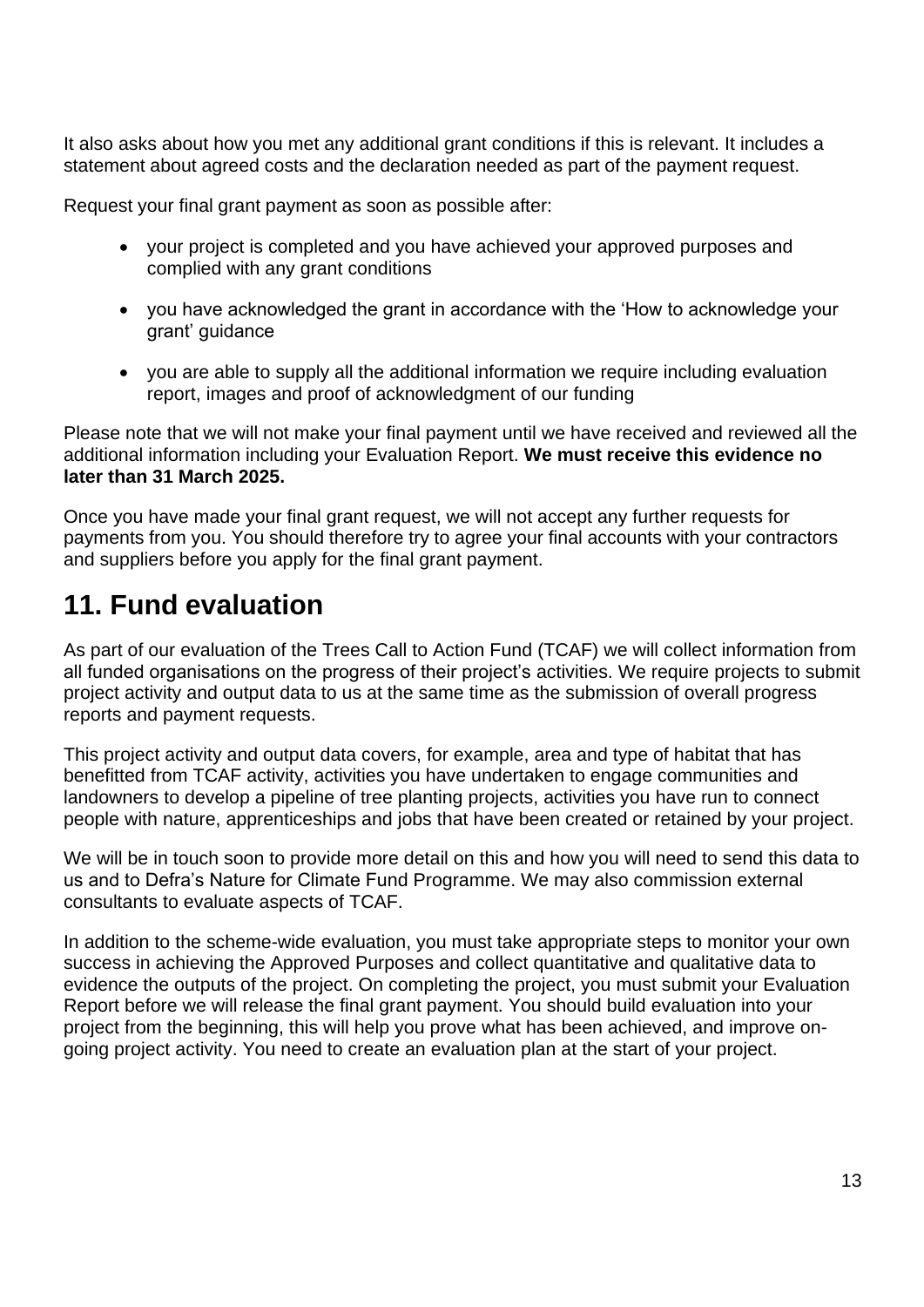# <span id="page-14-0"></span>**Appendix A: Additional Definitions**

**Approved purposes –** the purposes for which you have been offered a grant and how you plan to carry out those purposes as set out in your application and confirmed in our letter awarding you the grant, and any additional information as set out in the Permission to Start and subsequent correspondence.

**Approved costs –** the costs we have agreed to contribute towards as set out in your grant award notification.

**Award percentage –** calculated by dividing the grant award value by total project cost which includes non-cash contributions.

**Payment percentage –** the proportion we pay against invoices calculated by dividing the grant award by the agreed costs, which excludes any volunteer labour or non-cash contributions.

**Payment limit –** we will normally pay no more than 90% of your grant until we are satisfied that:

- the project is finished
- you have met all our standard terms of grant and any additional grant conditions
- we have received an acceptable final grant payment request and completion and evaluation report
- appropriate funding acknowledgement is in place

**Back-filled post –** is a job that is vacated within your organisation when that person on a new role as part of your project and where the intention is for them to return to their original work once the project is finished.

**VAT–** our grant percentage will include your VAT payments if these were included in the approved costs for your project.

You must do all that you can to:

- make your project VAT-efficient
- make sure that VAT is applied only to relevant parts of your project and/or individual projects
- claim back any VAT which you can

If your VAT payment decreases during the project, we will reduce our contribution to those costs, and you will have to pay back any amounts of VAT you have managed to claim back. If your VAT payments increase, we will not increase our grant payment. You must not transfer any VAT savings that you have made to any other budget heading without our prior approval.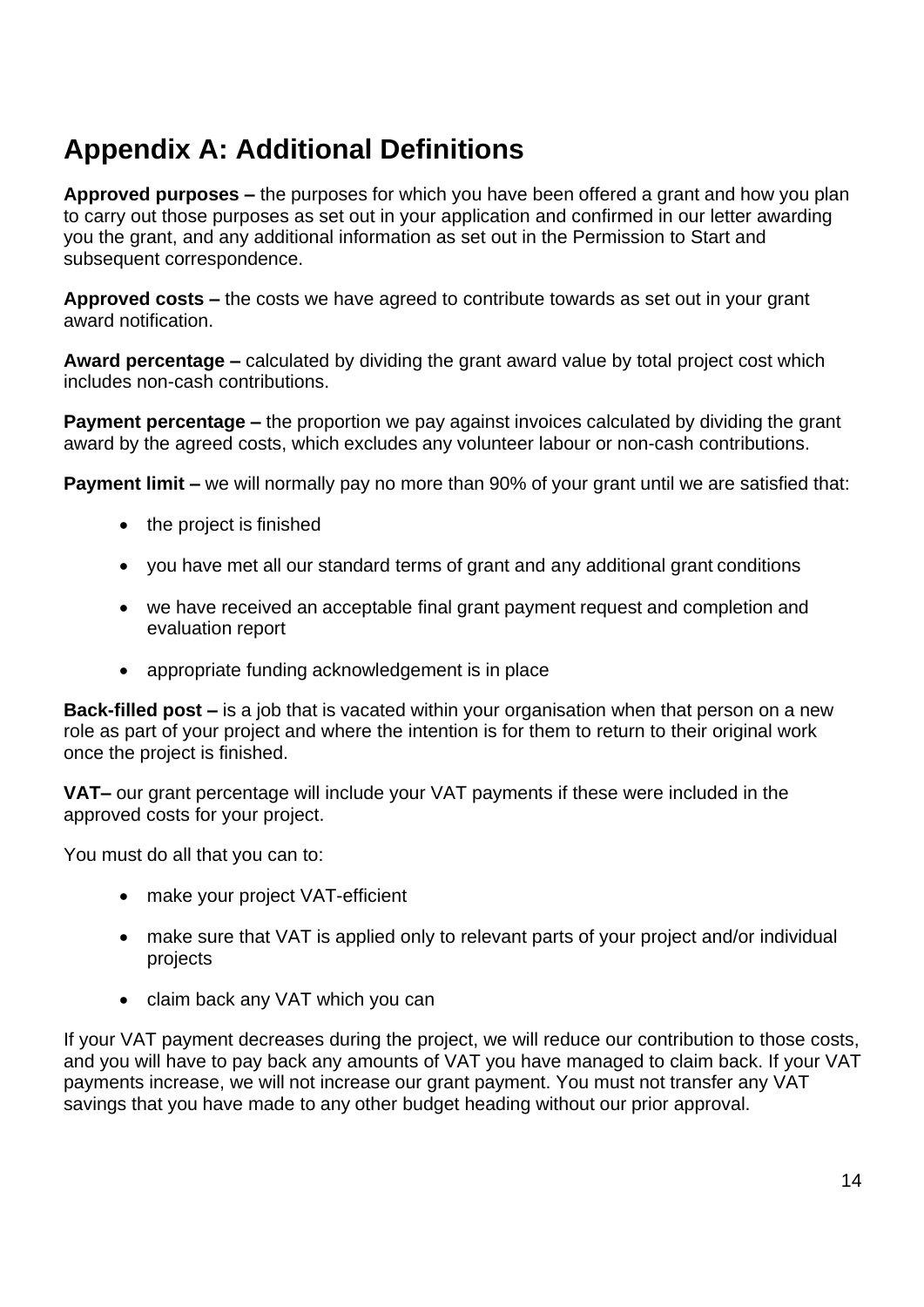**Contingency allowances for unexpected expenses –** only use this allowance where unforeseen circumstances have affected the costs of individual elements of the approved purposes. You must get our permission for major spending of the contingency against any individual elements. We will reduce your grant by the proportion of the contingency that you did not need to spend.

**Increases or decreases in the approved cost –** the costs of the project may increase or decrease. Where a project increases during the course of the project, we will only consider increasing your grant in exceptional circumstances. In this case you will have to provide further information.

If the final cost of your project is lower than the agreed cost, we will reduce your grant in line with the agreed overall grant percentage.

# <span id="page-15-0"></span>**Appendix B: Property Ownership**

We expect you to own any property (land, buildings, or intellectual property) on which you spend your grant. For further guidance on our requirements for land in third party ownership see Appendix C and D.

## <span id="page-15-1"></span>**Land and buildings**

For Projects that include works on land and buildings, you must own the freehold or have a lease that meets our requirements:

- for projects involving work to a building or land, if your organisation does not own the freehold, you will need a lease with at least 10 years left to run after the Project Completion Date
- we do not accept leases with break clauses (these give one or more parties to the lease the right to end the lease in certain circumstances)
- we do not accept leases with forfeiture on insolvency clauses (these give the landlord the right to end the lease if the tenant becomes insolvent)
- you must be able to sell on, sublet and mortgage your lease but if we award you a grant, you must first have our permission to do any of these

## <span id="page-15-2"></span>**Digital outputs**

We have specific requirements, which are set out in your Standard Terms of Grant, for 'digital outputs' produced as part of any The National Lottery Heritage Fund project. We are using the term 'digital output' to cover anything you create in your project in a digital format which is designed to give access to heritage and/or to help people engage with and learn about heritage. For example, this could include photographs, text, software, web and app content, databases, 3D models, sound and video recordings.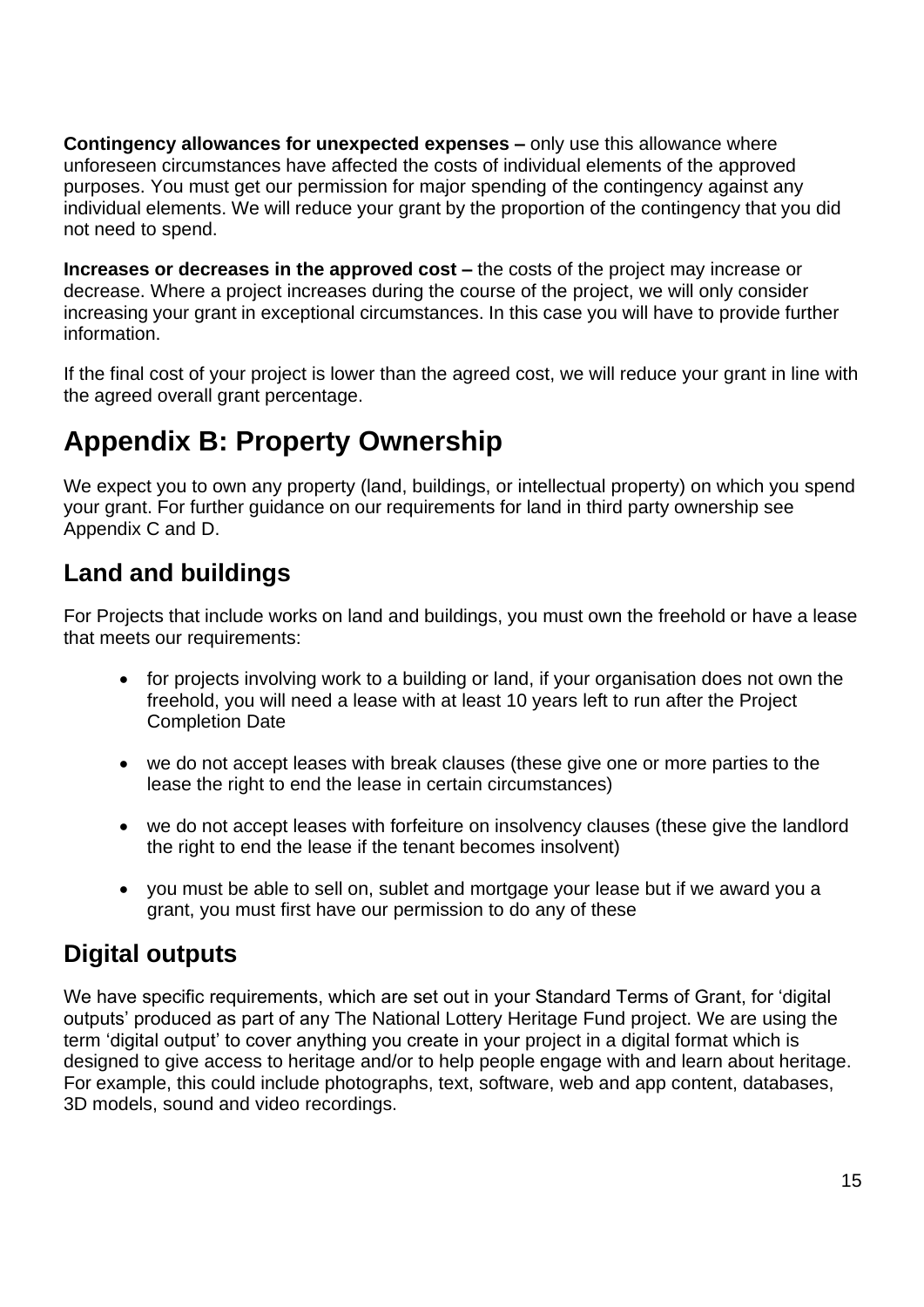Items created in the management of the project, for example, emails between team members and records of meetings, are not included in the requirement.

All digital outputs must be:

- 'available' (i.e., the outputs are freely available online; copies of the digital files are held securely, and you can give access to these on demand) for ten years from the project completion date, unless we have agreed otherwise.
- 'usable' (the outputs function as intended and are kept up to date)
- 'open' (digital outputs are licensed for use by others under the Creative Commons Attribution)

4.0 International (CC-BY 4.0) licence) with the exception of code and metadata, which should be released under a Public Domain Dedication, unless we have agreed otherwise.

There is more information about our licensing requirements for projects on our website. We expect:

- websites to meet at least W3C Double A accessibility standard
- you to use open data, software and services where possible
- you to contribute digital outputs to appropriate heritage collections and open knowledge projects.

# <span id="page-16-0"></span>**Appendix C: Land in Third Party Ownership**

Where the land which is the subject of your grant is owned by a third party or multiple third parties, agreements should be put in place between the grantee and each landowner. There is no prescribed form of agreement, but The National Lottery Heritage Fund has specific requirements which should be included in any third-party landowner agreements. At a minimum, the landowner agreements should include the following:

- 1. details of the parties
- 2. confirmation as to how the land is held (freehold or leasehold)
- 3. a description of the property (including plans)
- 4. covenants on the part of the landowner to maintain the land and provide public access in accordance with the terms of the Grant Contract (as applicable)
- 5. a provision that any onward disposal should be subject to the third-party agreement
- 6. that the agreement will last for 10 years following the Project Completion Date

You will need to provide us with copies of the landowner agreements to ensure compliance with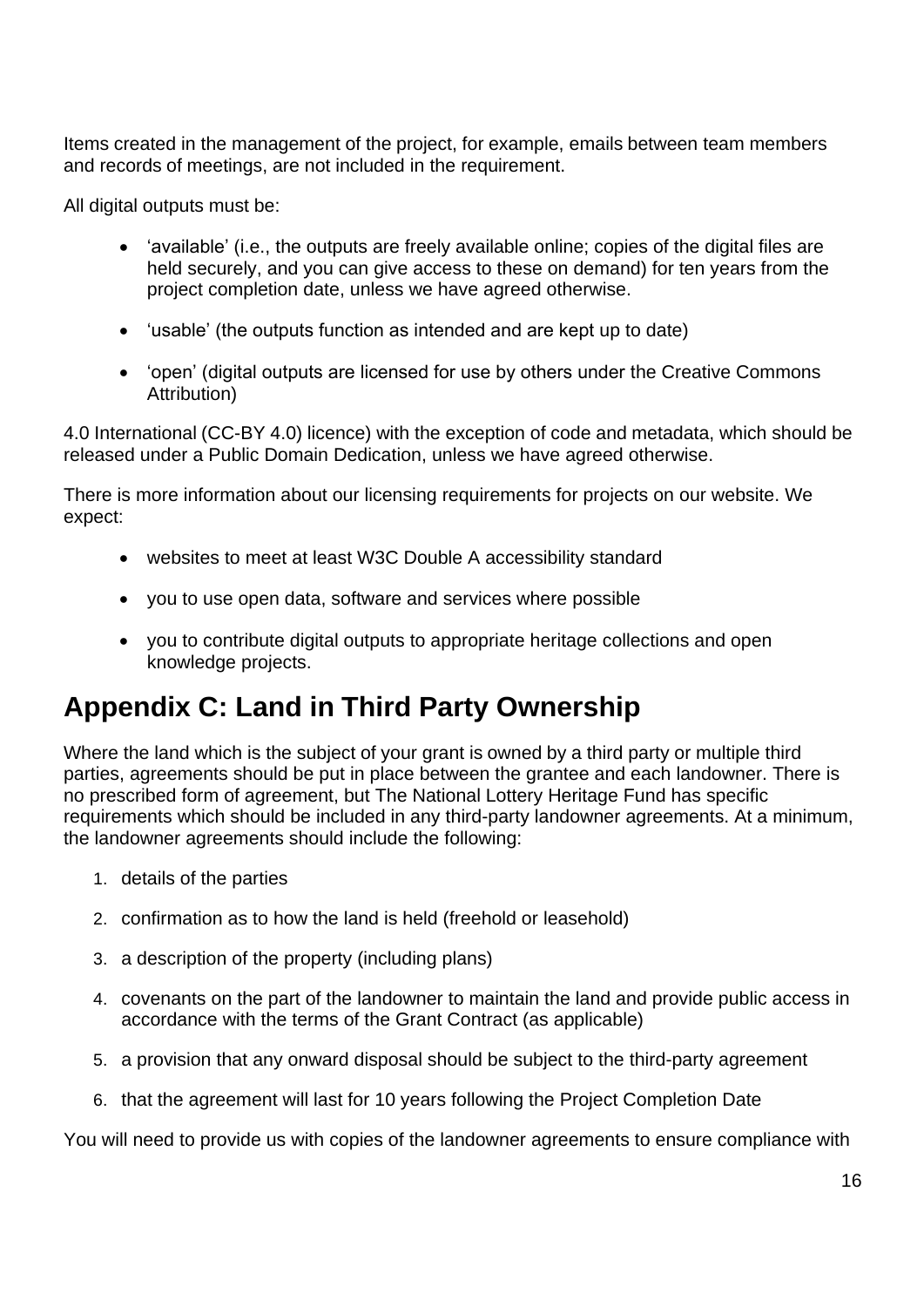these requirements. The landowner agreements will need to be completed and in place before any grant monies are released for work on each plot of land owned by a third party.

At Permission to Start, we require at minimum a schedule of land in third party ownership (see Appendix D for a template).